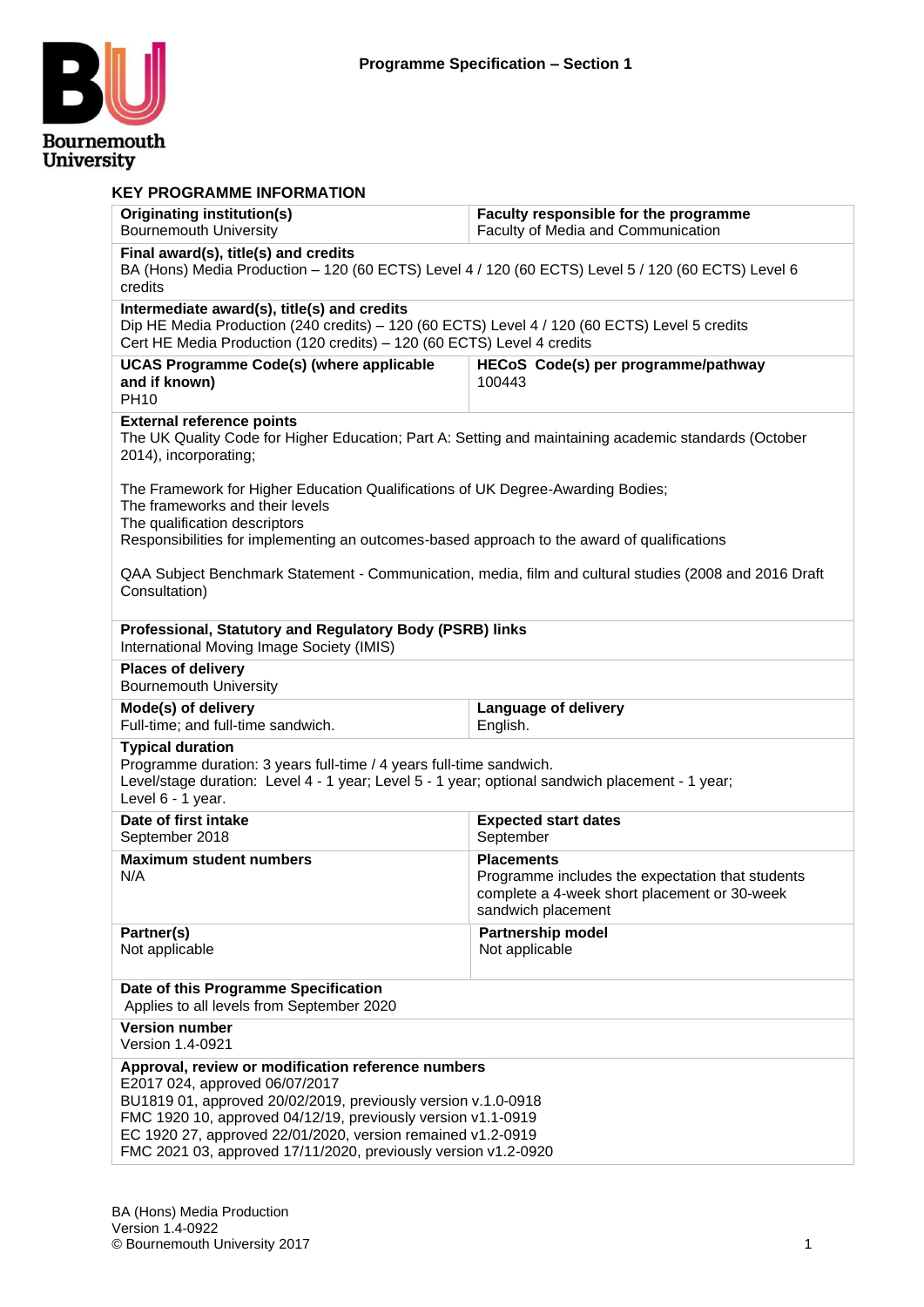FMC202201 approved 29/9/21 previous version 1.3-0921

Author

Evi Karathanasopoulou

#### **PROGRAMME STRUCTURE**

| <b>Programme Award and Title: BA (Hons) Media Production</b> |  |
|--------------------------------------------------------------|--|
|                                                              |  |

#### **Year 1/Level 4**

Students are required to complete all 6 credit-bearing core units.

| <b>Unit Name</b>                                                                                                                                     | Core/<br>Option | No of<br>credits | Weightings <sup>1</sup> | <b>Assessment Element</b> |                 | Unit<br><b>Expected</b><br>version<br>contact<br>hours per<br>no. |      | code(s)                                           | <b>HECoS Subject</b>                                          |  |
|------------------------------------------------------------------------------------------------------------------------------------------------------|-----------------|------------------|-------------------------|---------------------------|-----------------|-------------------------------------------------------------------|------|---------------------------------------------------|---------------------------------------------------------------|--|
|                                                                                                                                                      |                 |                  | <b>Exam</b>             | Cwk                       | <b>Cwk</b><br>2 | unit                                                              |      | <b>HECoS</b><br><b>Subject</b><br>Code<br>and $%$ | <b>HESA</b><br><b>JACS</b><br><b>Subject</b><br>Code<br>and % |  |
| Media Scholarship                                                                                                                                    | Core            | 20               |                         | 40                        | 60              | 40                                                                | V3.0 | 100444<br>(100%)                                  |                                                               |  |
| Digital Film                                                                                                                                         | Core            | 20               |                         | 30                        | 70              | 40                                                                | V2.0 | 100887<br>(100%)                                  |                                                               |  |
| <b>Audio Production</b>                                                                                                                              | Core            | 20               |                         | 100                       |                 | 40                                                                | V2.1 | 100924<br>(100%)                                  |                                                               |  |
| Scriptwriting                                                                                                                                        | Core            | 20               |                         | 40                        | 60              | 40                                                                | V2.0 | 100729<br>(100%)                                  |                                                               |  |
| Digital Media Design                                                                                                                                 | Core            | 20               |                         | 100                       |                 | 40                                                                | V2.0 | 100440<br>(100%)                                  |                                                               |  |
| <b>Understanding Media</b>                                                                                                                           | Core            | 20               |                         | 30                        | 70              | 40                                                                | V2.0 | 100444<br>(100%)                                  |                                                               |  |
| Progression requirements: Requires 120 credits at Level 4.<br><b>Exit qualification:</b> Cert HE Media Production (requires 120 credits at Level 4). |                 |                  |                         |                           |                 |                                                                   |      |                                                   |                                                               |  |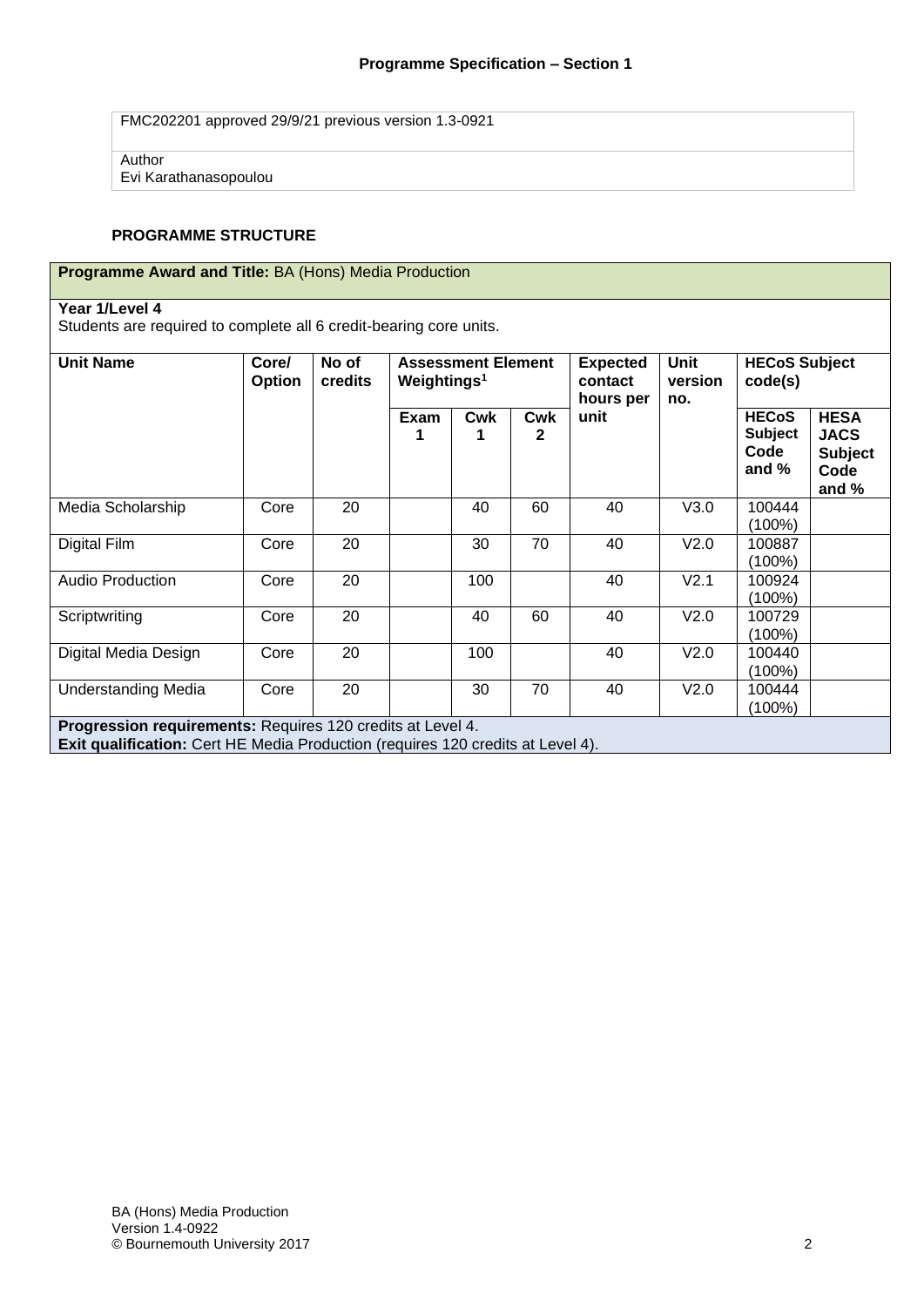Students are required to complete all 6 credit-bearing core units.

| <b>Unit Name</b>          | Core/<br><b>Option</b> | No of<br>credits | Weightings | <b>Assessment Element</b> |                     | <b>Expected</b><br>contact<br>hours per | Unit<br>version<br>no. | <b>HECoS Subject</b><br>code(s)                                     |                                                                 |
|---------------------------|------------------------|------------------|------------|---------------------------|---------------------|-----------------------------------------|------------------------|---------------------------------------------------------------------|-----------------------------------------------------------------|
|                           |                        |                  | Exam       | Cwk                       | Cwk<br>$\mathbf{2}$ | unit                                    |                        | <b>HECoS</b><br><b>Subject</b><br><b>Subject</b><br>Code<br>and $%$ | <b>HESA</b><br><b>JACS</b><br><b>Subject</b><br>Code<br>and $%$ |
| <b>Media Perspectives</b> | Core                   | 20               |            | 50                        | 50                  | 40                                      | V <sub>2.0</sub>       | 100444<br>$(100\%)$                                                 |                                                                 |
| Factual: Form & Content   | Core                   | 20               |            | 70                        | 30                  | 40                                      | V2.0                   | 100443<br>$(100\%)$                                                 |                                                                 |
| Fiction: Form & Content   | Core                   | 20               |            | 100                       |                     | 40                                      | V <sub>2.0</sub>       | 100443<br>(100%)                                                    |                                                                 |
| Work in Media Industries  | Core                   | 20               |            | 70                        | 30                  | 40                                      | V <sub>2.0</sub>       | 100444<br>$(100\%)$                                                 |                                                                 |
| Stories & Spaces          | Core                   | 20               |            | 100                       |                     | 40                                      | V <sub>2.0</sub>       | 100440<br>$(100\%)$                                                 |                                                                 |
| Client & Audience         | Core                   | 20               |            | 100                       |                     | 40                                      | V2.0                   | 100443<br>$(100\%)$                                                 |                                                                 |

**Progression requirements:** Requires 120 credits at Level 5.

**Exit qualification:** Dip HE Media Production (requires 120 credits at Level 4 and 120 credits at Level 5).

**Year 3/Level P - Optional placement year in industry/business**

An optional sandwich placement may be taken between levels 5 and 6. Students who do not choose to undertake the optional sandwich placement may progress directly from Level 5 to Level 6.

**Progression requirements:** Satisfactory completion of at least 30 weeks of an industry placement. Students who do not choose to undertake the optional sandwich placement may progress directly from Level 5 to Level 6.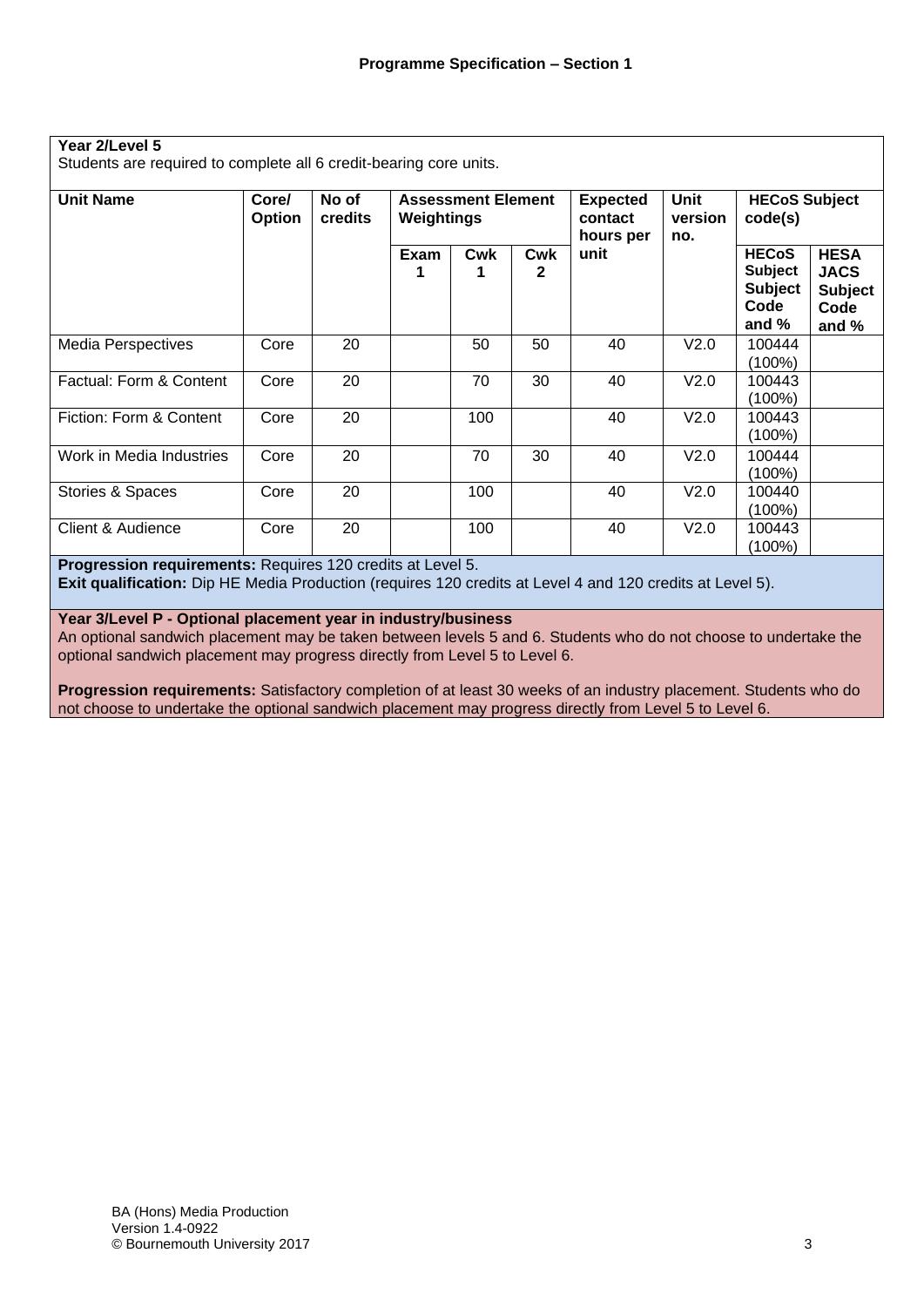#### **Year 3/4/Level 6**

Students are required to complete all 5 credit-bearing core units.

| <b>Unit Name</b>                    | Core/<br>Option | No of<br>credits | Weightings | <b>Assessment Element</b> |          | <b>Expected</b><br>contact<br>hours | <b>Unit</b><br>version<br>no. | <b>HECoS Subject</b><br>code(s)                   |                                                                 |
|-------------------------------------|-----------------|------------------|------------|---------------------------|----------|-------------------------------------|-------------------------------|---------------------------------------------------|-----------------------------------------------------------------|
|                                     |                 |                  | Exam       | Cwk                       | Cwk<br>2 | per unit                            |                               | <b>HECoS</b><br><b>Subject</b><br>Code<br>and $%$ | <b>HESA</b><br><b>JACS</b><br><b>Subject</b><br>Code<br>and $%$ |
| <b>Industry Research</b><br>Project | Core            | 20               |            | 100                       |          | 40                                  | V2.0                          | 100444<br>(100%)                                  |                                                                 |
| <b>Specialist Craft Skills</b>      | Core            | 20               |            | 100                       |          | 40                                  | V2.0                          | 100443<br>(100%)                                  |                                                                 |
| Ideas Development &<br>Research     | Core            | 20               |            | 100                       |          | 40                                  | V <sub>2.0</sub>              | 100443<br>(100%)                                  |                                                                 |
| The Graduate Production<br>Project  | Core            | 40               |            | 70                        | 30       | 40                                  | V2.0                          | 100443<br>(100%)                                  |                                                                 |
| <b>Career Pathways</b>              | Core            | 20               |            | 100                       |          | 40                                  | V <sub>2.0</sub>              | 100444<br>(100%)                                  |                                                                 |

**Exit qualification:** BA(Hons) Media Production.

**Sandwich UG award:** Requires 120 credits at Level 4; 120 credits at Level 5; 120 credits at Level 6 and successful completion of a 30-week placement*.*

**Full-time UG award:** Requires 120 credits at Level 4; 120 credits at Level 5; 120 credits at Level 6 successful completion of a 4-week placement*.*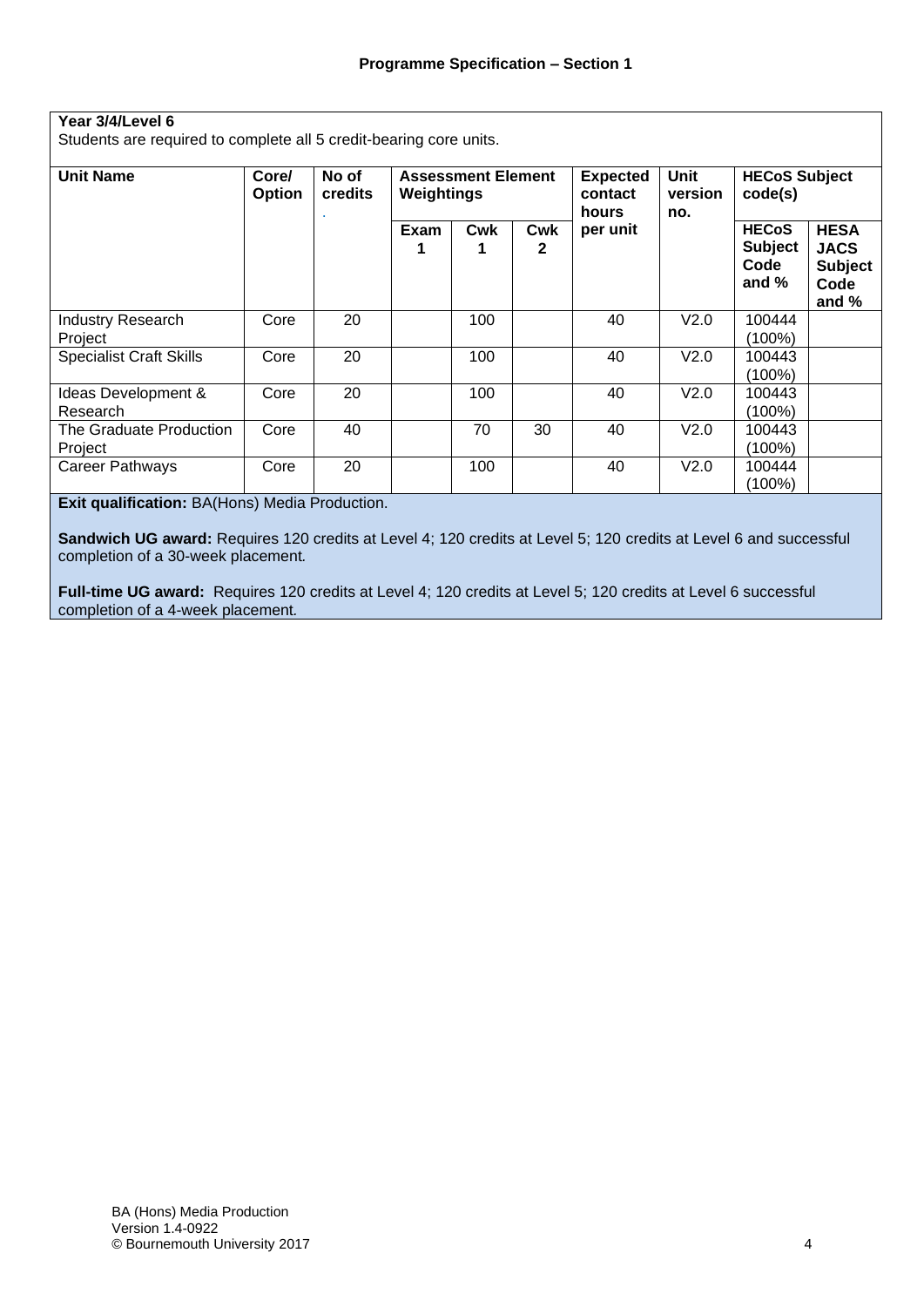# **AIMS OF THE DOCUMENT**

The aims of this document are to:

- define the structure of the programme;
- specify the programme award titles;
- identify programme and level learning outcomes:
- articulate the regulations governing the awards defined within the document.

#### **AIMS OF THE PROGRAMME**

This programme aims to develop graduates who will shape the world of media work as creative communicators: agile, critical, ethical, and collaborative makers of media content. In particular, the programme aims that they:

- are able to tell stories and communicate effectively through multiple media, and combinations of media, in a range of virtual and physical spaces;
- are professionally competent particularly in the creative uses of digital film, audio, and networked media;
- are flexible and versatile, and are able to respond to the challenges and opportunities of structural and regulatory changes, new technologies, new convergences, and the shifting demands of clients and audiences;
- and are confident in the exercise their moral agency as informed, critical and reflective practitioners.

This degree programme addresses the need within industry in general, and the media industries in particular, for graduates who have the experience and expertise to produce high quality media content in a range of forms and across different platforms, responsive to the on-going changes in technology, regulation and societal uses of media. Media organisations are increasingly reliant on higher education to produce graduates who are agile, flexible and resourceful. Wider society relies on higher education to ensure that such graduates are also able to think critically and act ethically.

## **ALIGNMENT WITH THE UNIVERSITY'S STRATEGIC PLAN**

The programme is informed by and aligned with the BU 2012-18 strategic plan and the University's fusion agenda. The programme's aims, as stated above, foreground intellectual rigour, critical thinking, professionalism & resilience. In line with the strategic plan the programme offers a personalised student experience, excellent learning opportunities and a rich, culturally aware, learning community, that makes the most of its access to world-class facilities. Our engagement with media industries provides a benchmarking of the skills needed by employers to reflect the changing demands of the workplace, so that throughout the programme, and through undertaking a work placement, students have the opportunity to build strong professional connections. The course also promotes an ethical and critical perspective on media industries, with an emphasis on integrity and the importance of good work and social responsibility. Students and the programme team work together to fuse research, education and professional practice.

# **LEARNING HOURS AND ASSESSMENT**

Bournemouth University taught programmes are composed of units of study, which are assigned a credit value indicating the amount of learning undertaken. The minimum credit value of a unit is normally 20 credits, above which credit values normally increase at 20-point intervals. 20 credits is the equivalent of 200 study hours required of the student, including lectures, seminars, assessment and independent study. 20 University credits are equivalent to 10 European Credit Transfer System (ECTS) credits.

As a general rule, time devoted to assessment should normally represent approximately 25% of the student learning time for a unit (i.e. 50 hours for a 20-credit unit), leaving the rest for specific programmerelated activities, including lectures, seminars, preparatory work, practical activities, reading, critical reflection and independent learning.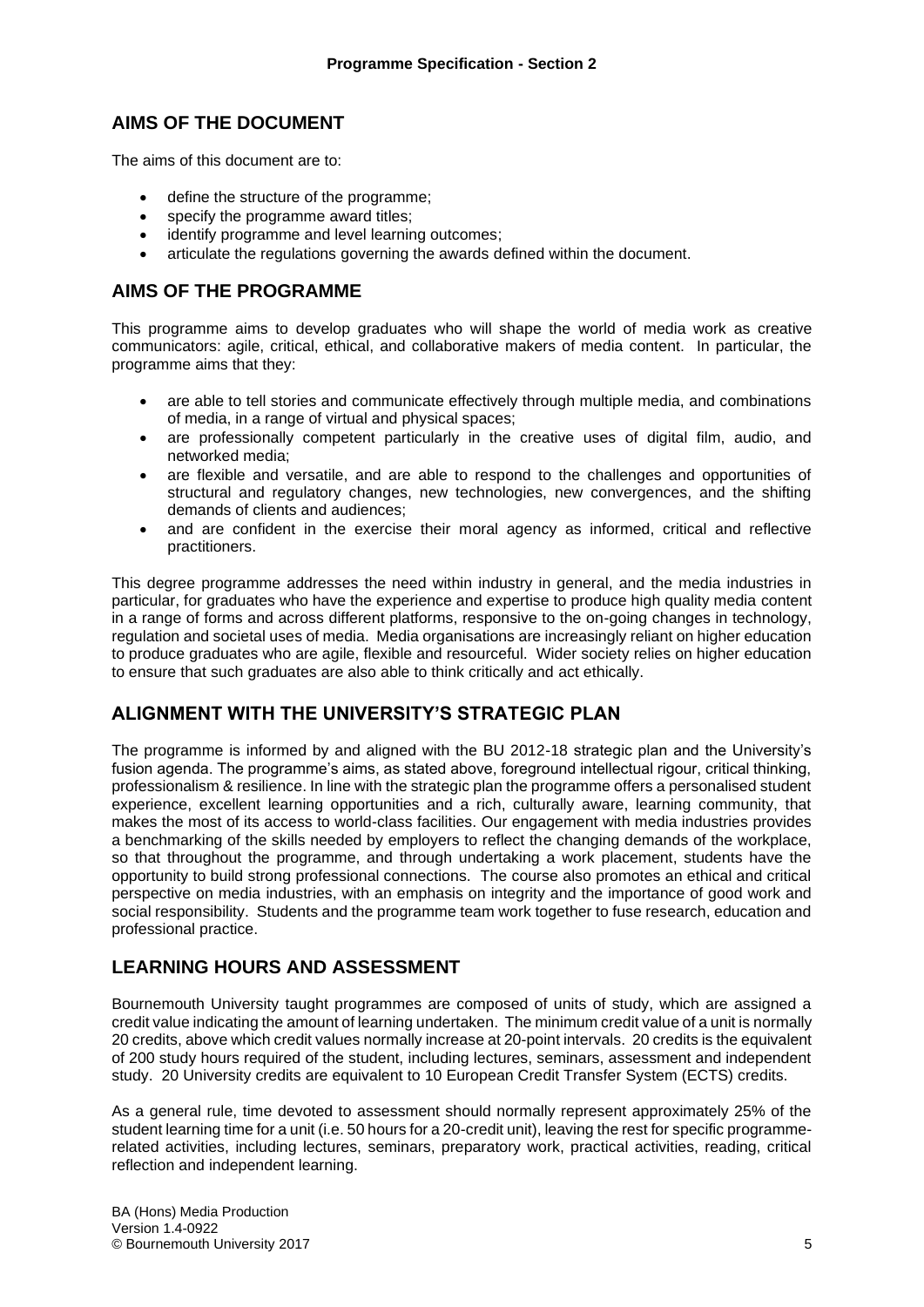Of the time devoted to assessment, every 10 hours of student effort is equivalent to approximately 1,000 words of coursework or 1 hour of examination. Therefore, as a guideline, a 20-credit unit would normally require the equivalent of approximately 3,000 words in total

# **STAFF DELIVERING THE PROGRAMME**

Students will usually be taught by a combination of senior academic staff with others who have relevant expertise including – where appropriate according to the content of the unit – academic staff, qualified professional practitioners, demonstrators/technicians and research students.

## **INTENDED LEARNING OUTCOMES – AND HOW THE PROGRAMME ENABLES STUDENTS TO ACHIEVE AND DEMONSTRATE THE INTENDED LEARNING OUTCOMES**

# **PROGRAMME AND LEVEL 6 INTENDED PROGRAMME OUTCOMES**

|           | A: Subject knowledge and understanding<br>This programme provides opportunities for students to:                                                                                                                                                                                                                                                                                                                                                               | The following learning and teaching and<br>assessment strategies and methods<br>enable students to achieve and to<br>demonstrate the programme learning<br>outcomes:                                                                                                                                                                                         |
|-----------|----------------------------------------------------------------------------------------------------------------------------------------------------------------------------------------------------------------------------------------------------------------------------------------------------------------------------------------------------------------------------------------------------------------------------------------------------------------|--------------------------------------------------------------------------------------------------------------------------------------------------------------------------------------------------------------------------------------------------------------------------------------------------------------------------------------------------------------|
| A1<br>A2. | Demonstrate a comprehensive, critical and reflexive<br>understanding of the contextual and conceptual issues<br>and debates relating to media production and/or related<br>practice;<br>Demonstrate the acquisition and critical evaluation of<br>coherent and detailed knowledge and systematic<br>understanding in one or more designated key aspects of<br>media production and/or related practice - at least some                                         | Learning and teaching strategies and<br>methods (referring to numbered<br>Intended Learning Outcomes):<br>lectures $(A1 - A6)$ ;<br>$\bullet$<br>seminars $(A1 - A6)$ ;<br>$\bullet$<br>directed reading $(A1 - A6)$ ;<br>$\bullet$<br>group tasks (A6);<br>$\bullet$<br>use of the VLE $(A1 - A6)$ ;<br>$\bullet$<br>independent research (for<br>$\bullet$ |
| A3.<br>A4 | of which is at the forefront of the field;<br>Identify and critically evaluate the formal, aesthetic,<br>editorial, technical and process choices, challenges and<br>opportunities involved in the development and production<br>of professional media production and/or related practice;<br>Demonstrate systematic and critical understanding of the<br>commissioning and funding structures of media<br>organisations and/or related sectors - and how they | assignments) $(A1 - A6)$ .<br>Assessment strategies and methods<br>(referring to numbered Intended<br>Learning Outcomes):<br>coursework $(A1 - A6)$ .                                                                                                                                                                                                        |
| A5<br>A6  | connect to concepts of audience, creativity<br>and<br>authorship;<br>Analyse and critically evaluate how media organisations<br>practice<br>organisations<br>and/or<br>related<br>operate,<br>communicate and are managed;<br>Critically and reflexively address the professional profile,                                                                                                                                                                     |                                                                                                                                                                                                                                                                                                                                                              |
|           | skills and organisational requirements needed to work<br>effectively within project-oriented teams.                                                                                                                                                                                                                                                                                                                                                            |                                                                                                                                                                                                                                                                                                                                                              |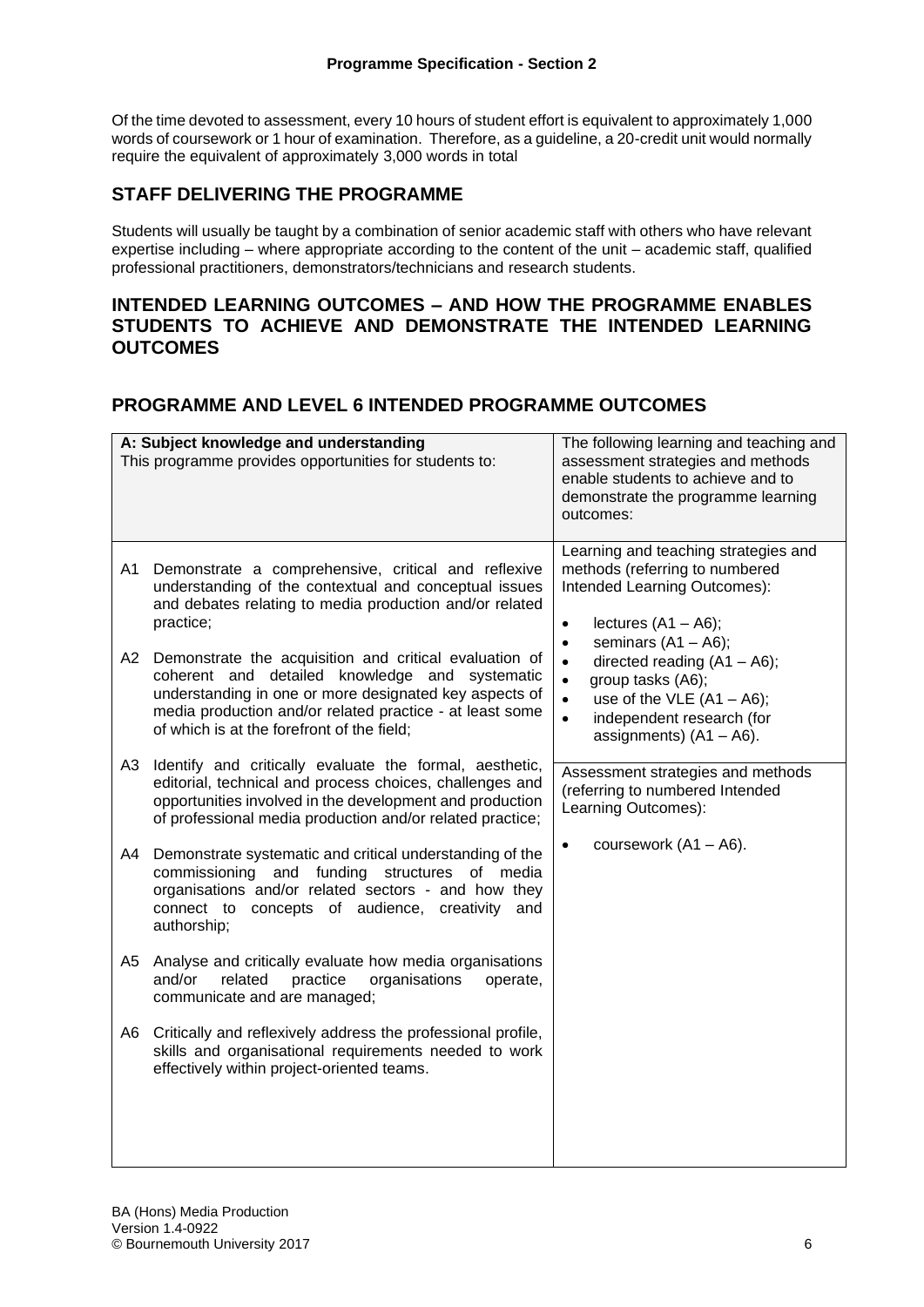|                | <b>B: Intellectual skills</b><br>This programme provides opportunities for students to:                                                                                                                                                                                                                              | The following learning and teaching and<br>assessment strategies and methods<br>enable students to achieve and to<br>demonstrate the programme outcomes:                                                                     |
|----------------|----------------------------------------------------------------------------------------------------------------------------------------------------------------------------------------------------------------------------------------------------------------------------------------------------------------------|------------------------------------------------------------------------------------------------------------------------------------------------------------------------------------------------------------------------------|
| B1             | Critically, closely and reflexively analyse, evaluate and<br>interpret media and/or related practice - applying sound<br>knowledge and systematic understanding to initiate and<br>carry out research and/or practice projects;                                                                                      | Learning and teaching strategies and<br>methods (referring to numbered<br>Intended Learning Outcomes):<br>lectures $(B1 - B6)$ ;<br>$\bullet$<br>seminars $(B1 - B6)$ ;<br>$\bullet$                                         |
| B2             | Demonstrate systematic and critical understanding,<br>evaluation and application of the conceptual and<br>contextual debates, issues and intellectual paradigms<br>that inform media practice and/or related practice - some<br>of which may be uncertain, ambiguous and at the<br>forefront of the field;           | directed reading $(B1 - B6)$ ;<br>$\bullet$<br>group tasks (B1, B2 & B6);<br>$\bullet$<br>$\bullet$<br>use of the VLE $(B1 - B6)$ ;<br>$\bullet$<br>independent research (for<br>assignments) $(B1 - B6)$ .                  |
| B3             | Identify, examine and demonstrate a systematic and<br>critical understanding of an issue or debate within media<br>and/or related practice; framing appropriate questions,<br>and critically and systematically deploying a fitting<br>research framework to the enquiry and analysis;                               | Assessment strategies and methods<br>(referring to numbered Intended<br>Learning Outcomes):<br>$\bullet$<br>coursework (B1 - B6).                                                                                            |
| B4             | Develop a cogent, sustained and evidence-informed<br>argument in relation to practice and research findings,<br>and how they might be applied to the field;                                                                                                                                                          |                                                                                                                                                                                                                              |
| B5             | Produce coherent, well-articulated, organised<br>and<br>presented work that demonstrates an appropriate<br>form/mode of address and is effectively communicated;                                                                                                                                                     |                                                                                                                                                                                                                              |
| B6             | Consider and evaluate their work and learning in a<br>reflexive manner, and with reference to academic and<br>professional issues, debates and conventions in the field.                                                                                                                                             |                                                                                                                                                                                                                              |
|                | <b>C: Practical skills</b><br>This programme provides opportunities for students to:                                                                                                                                                                                                                                 | The following learning and teaching and<br>assessment strategies and methods<br>enable students to achieve and to<br>demonstrate the programme learning<br>outcomes:                                                         |
| C1             | Be adaptable and creative in delivering work to a given<br>length, format, brief and deadline, and appropriate to a<br>professional media context, whilst demonstrating sound<br>knowledge and understanding of form, technique,<br>audience, professional expectations<br>and funding/<br>commissioning structures; | Learning and teaching strategies and<br>methods (referring to numbered<br>Intended Learning Outcomes):<br>lectures $(C1 - C6)$ ;<br>$\bullet$<br>seminars $(C1 - C6)$ ;<br>$\bullet$<br>workshops $(C1 - C6)$ ;<br>$\bullet$ |
|                | C2 Produce coherent, well-articulated, researched and<br>presented work that demonstrates authorial and creative<br>voice, and which is informed by, and contextualised<br>within, a reflexive understanding of relevant conceptual                                                                                  | coursework (C1 - C6);<br>$\bullet$<br>directed reading (C4);<br>$\bullet$<br>group tasks $(C1 - C6)$ .<br>$\bullet$                                                                                                          |
| C <sub>3</sub> | issues and debates;<br>Demonstrate advanced reflexive capability in the<br>techniques, technologies or processes of professional<br>media production, and/or related practice;                                                                                                                                       | Assessment strategies and methods<br>(referring to numbered Intended<br>Learning Outcomes):<br>$\bullet$<br>coursework $(C1 - C6)$ .                                                                                         |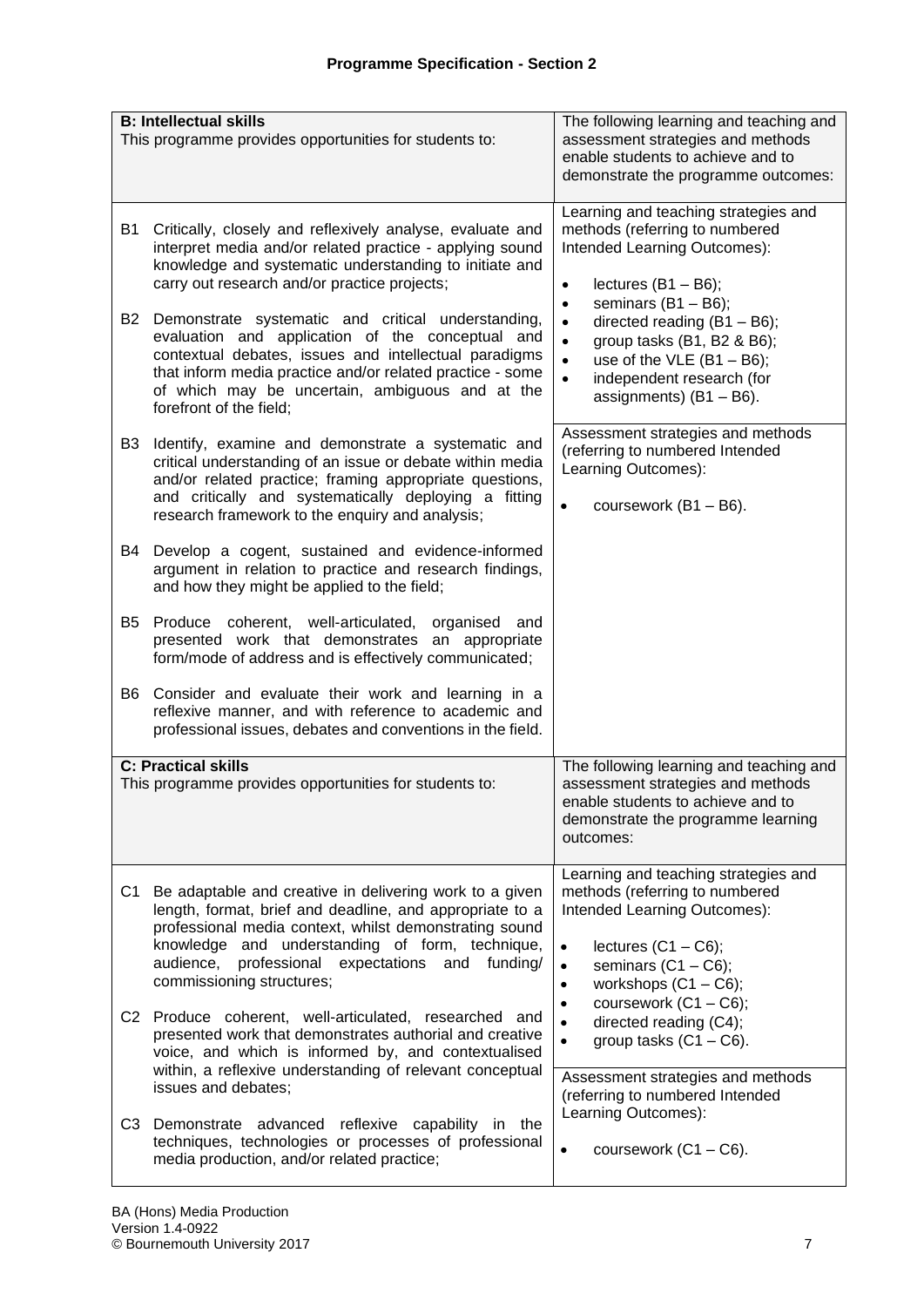|                | C4 Understand, and develop, industry practices as they<br>relate to research-led creative initiation, development and<br>realisation of professional media and/or related practice;          |                                                                                                                                                                      |
|----------------|----------------------------------------------------------------------------------------------------------------------------------------------------------------------------------------------|----------------------------------------------------------------------------------------------------------------------------------------------------------------------|
|                | C5 Demonstrate highly effective time, personnel and<br>resource management by drawing on a range of planning,<br>organisational, project management, collaborative and<br>leadership skills; |                                                                                                                                                                      |
|                | C6 Critically evaluate and reflect on own and other's work in<br>light of personal development and current, and future,<br>media production and/or related practice.                         |                                                                                                                                                                      |
|                | D: Transferable skills<br>This programme provides opportunities for students to:                                                                                                             | The following learning and teaching and<br>assessment strategies and methods<br>enable students to achieve and to<br>demonstrate the programme learning<br>outcomes: |
| D1.            | Work professionally, productively and reflexively in<br>groups; at different times, working within and leading<br>teams effectively;                                                         | Learning and teaching strategies and<br>methods (referring to numbered<br>Intended Learning Outcomes):                                                               |
|                | D2 Organise and manage self-directed projects, exercising<br>initiative, sound judgement and reflexivity;                                                                                    | lectures $(D1 - D6)$ ;<br>$\bullet$<br>seminars $(D1 - D5)$ ;<br>$\bullet$<br>workshops $(D1 - D6)$ ;<br>$\bullet$                                                   |
| D <sub>3</sub> | Demonstrate a critical and reflexive understanding of<br>creative practices and processes through engaging in the<br>production and exhibition of work;                                      | coursework (D1 - D6);<br>$\bullet$<br>directed reading $(D1 - D6)$ ;<br>$\bullet$<br>group tasks $(D1 - D6)$ .<br>$\bullet$                                          |
|                | D4 Accept accountability for determining and achieving<br>personal and/or group outcomes and to identify and<br>undertake<br>appropriate<br>learning<br>professional<br>and<br>development;  | Assessment strategies and methods<br>(referring to numbered Intended<br>Learning Outcomes):<br>coursework $(D1 - D6)$ .<br>$\bullet$                                 |
|                | D5 Cogently and critically gather, organise and communicate<br>ideas, information, analysis, arguments, problems and<br>solutions to both specialist and non-specialist audiences;           |                                                                                                                                                                      |
| D6.            | Review, consolidate, synthesise, apply and extend<br>knowledge and understanding in initiating and carrying<br>out practice and/or research projects.                                        |                                                                                                                                                                      |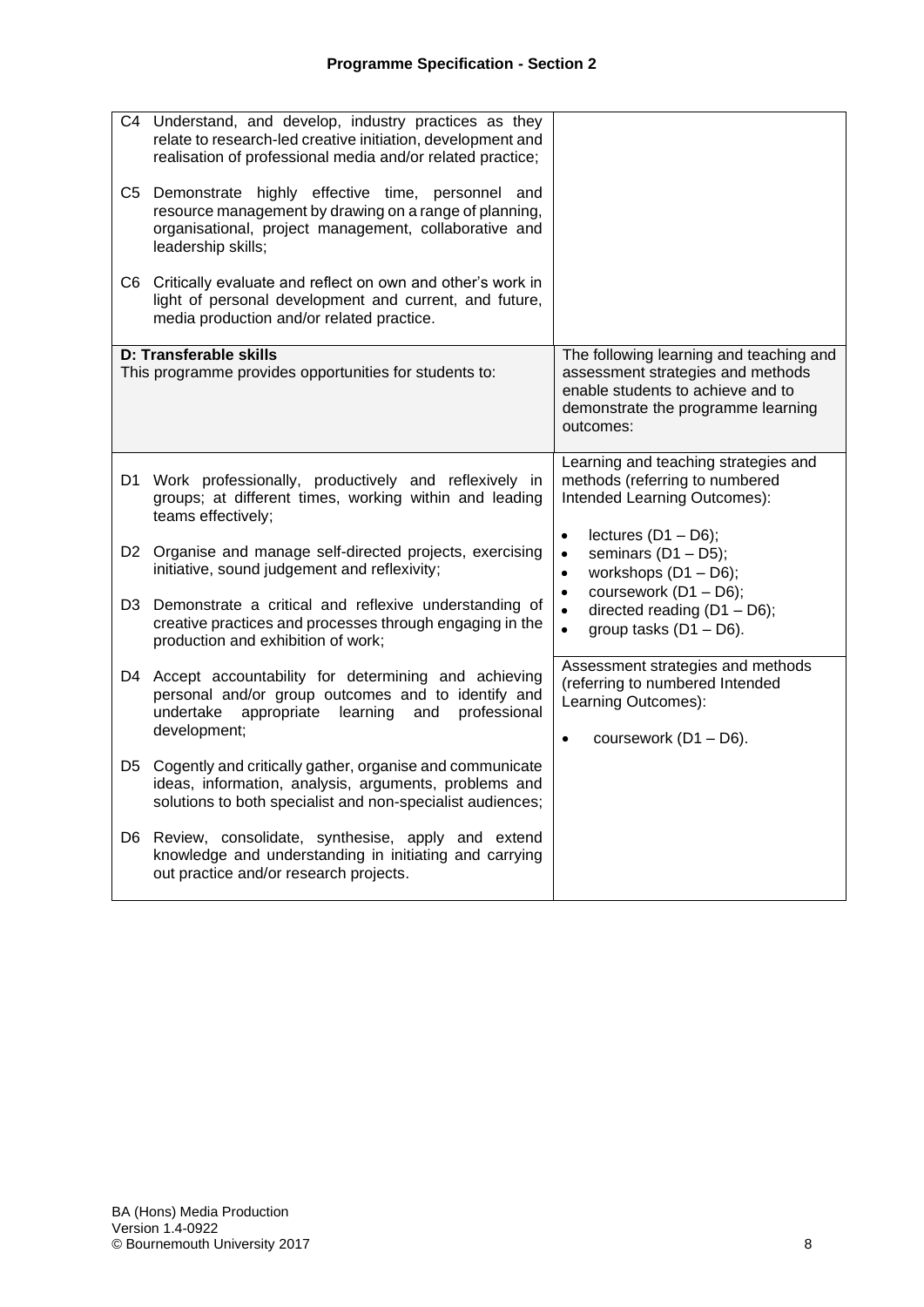# **LEVEL 5/DipHE INTENDED LEVEL OUTCOMES**

|                      | A: Knowledge and understanding<br>This level provides opportunities for students to develop and<br>demonstrate knowledge and understanding of:                                                                                                                                                                                                                                                                                                                                                                                                                     | The following learning and teaching and<br>assessment strategies and methods<br>enable students to achieve and to<br>demonstrate the level learning<br>outcomes:                                                                                                                                                                                                                                                                                                                                   |
|----------------------|--------------------------------------------------------------------------------------------------------------------------------------------------------------------------------------------------------------------------------------------------------------------------------------------------------------------------------------------------------------------------------------------------------------------------------------------------------------------------------------------------------------------------------------------------------------------|----------------------------------------------------------------------------------------------------------------------------------------------------------------------------------------------------------------------------------------------------------------------------------------------------------------------------------------------------------------------------------------------------------------------------------------------------------------------------------------------------|
| A1<br>A2<br>A3<br>A4 | Demonstrate knowledge and understanding of the well-<br>established contextual and conceptual issues and<br>debates relating to professional media and/or related<br>practice;<br>Acquire and coherently evaluate knowledge in one or<br>more key aspects of media production and/or related<br>practice;<br>Identify and evaluate the formal, aesthetic, editorial,<br>process choices involved<br>technical and<br>in the<br>development and production of professional media and/or<br>related practice;<br>Evaluate the professional skills and organisational | Learning and teaching strategies and<br>methods (referring to numbered<br>Intended Learning Outcomes):<br>lectures $(A1 - A4)$ ;<br>$\bullet$<br>seminars $(A1 - A4)$ ;<br>$\bullet$<br>directed reading $(A2 - A4)$ ;<br>$\bullet$<br>group tasks (A1, A2 & A4);<br>$\bullet$<br>use of the VLE $(A1 - A4)$ ;<br>$\bullet$<br>independent research (for<br>$\bullet$<br>assignments) $(A1 - A4)$ .<br>Assessment strategies and methods<br>(referring to numbered Intended<br>Learning Outcomes): |
|                      | requirements needed to work effectively within project-<br>oriented teams.                                                                                                                                                                                                                                                                                                                                                                                                                                                                                         | $\bullet$<br>coursework $(A1 - A4)$ .                                                                                                                                                                                                                                                                                                                                                                                                                                                              |
|                      | <b>B: Intellectual skills</b><br>This level provides opportunities for students to:                                                                                                                                                                                                                                                                                                                                                                                                                                                                                | The following learning and teaching and<br>assessment strategies and methods<br>enable students to achieve and to<br>demonstrate the level learning<br>outcomes:                                                                                                                                                                                                                                                                                                                                   |
| <b>B1</b>            | Closely analyse, evaluate and interpret media and/or<br>related practice - applying sound knowledge and<br>systematic understanding to initiate and carry out<br>research and/or practice projects;                                                                                                                                                                                                                                                                                                                                                                | Learning and teaching strategies and<br>methods (referring to numbered<br>Intended Learning Outcomes):<br>lectures $(B1 - B6)$ ;                                                                                                                                                                                                                                                                                                                                                                   |
|                      | B2 Demonstrate understanding, evaluation and application of<br>the conceptual and contextual debates, issues and<br>intellectual paradigms that inform media production<br>and/or related practice;                                                                                                                                                                                                                                                                                                                                                                | seminars $(B1 - B6)$ ;<br>$\bullet$<br>directed reading $(B1 - B6)$ ;<br>$\bullet$<br>group tasks $(B1 - B6)$ ;<br>$\bullet$<br>use of the VLE $(B1 - B6)$ ;<br>$\bullet$<br>independent research (for<br>$\bullet$                                                                                                                                                                                                                                                                                |
| B3                   | Identify an issue or debate within media production and/or<br>related practice; framing appropriate questions, and<br>deploying a fitting research framework to the enquiry and<br>analysis;                                                                                                                                                                                                                                                                                                                                                                       | assignments) $(B1 - B6)$ .                                                                                                                                                                                                                                                                                                                                                                                                                                                                         |
| B4                   | Develop a sustained and evidence-informed argument in<br>relation to practice and research findings, and how they<br>might be applied to the field;                                                                                                                                                                                                                                                                                                                                                                                                                | Assessment strategies and methods<br>(referring to numbered Intended<br>Learning Outcomes):                                                                                                                                                                                                                                                                                                                                                                                                        |
| B5                   | Produce coherent, organised and well-articulated work<br>that demonstrates an appropriate form/mode of address<br>and is effectively communicated;                                                                                                                                                                                                                                                                                                                                                                                                                 | $\bullet$<br>coursework $(B1 - B6)$ .                                                                                                                                                                                                                                                                                                                                                                                                                                                              |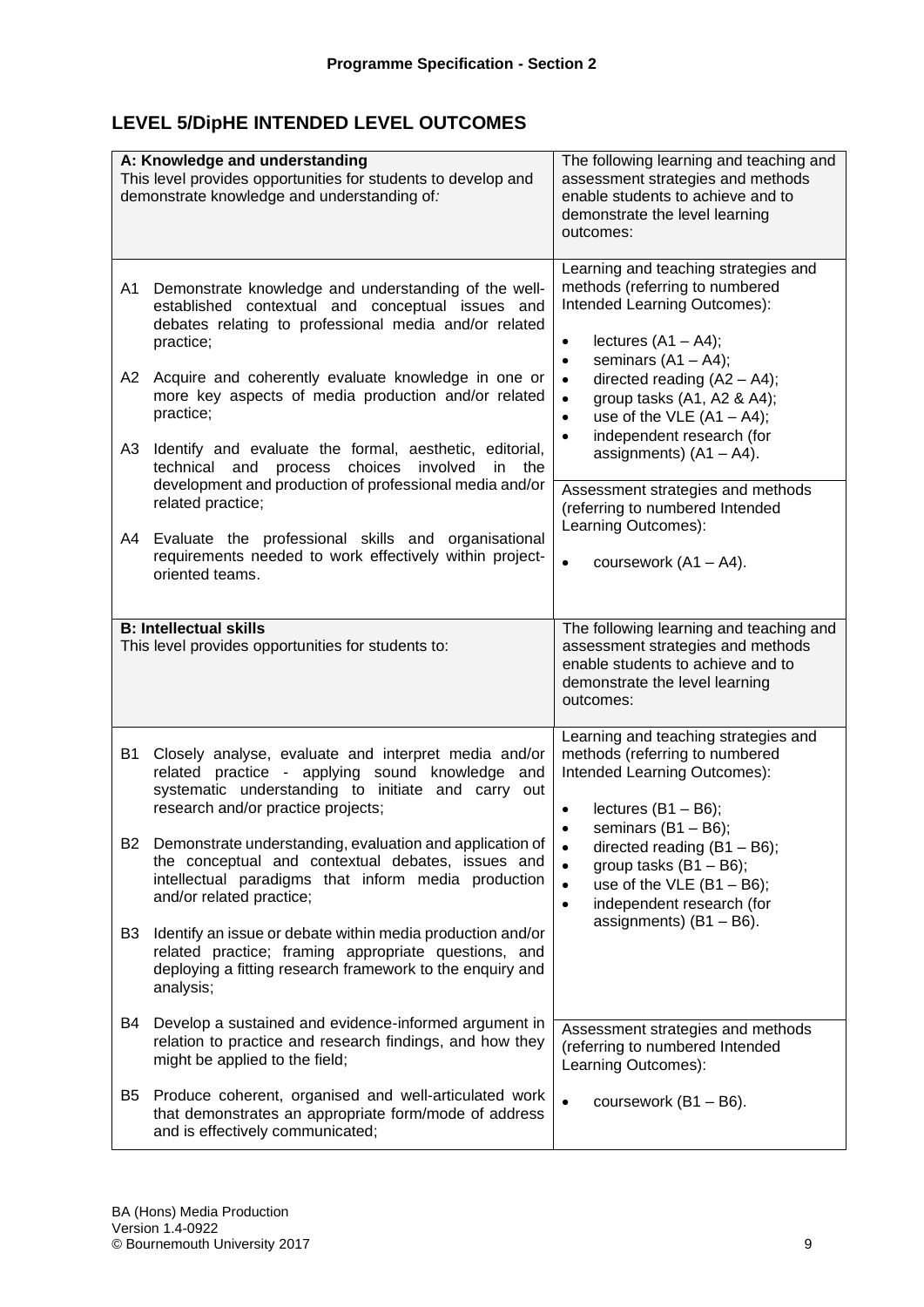|                      | B6 Consider and evaluate their work and learning, with<br>reference to academic and/or professional issues,<br>debates and conventions in the field.                                                                                                                                                                                                                                                                                                                                                                                        |                                                                                                                                                                                                                                                                                                                                                                                                    |
|----------------------|---------------------------------------------------------------------------------------------------------------------------------------------------------------------------------------------------------------------------------------------------------------------------------------------------------------------------------------------------------------------------------------------------------------------------------------------------------------------------------------------------------------------------------------------|----------------------------------------------------------------------------------------------------------------------------------------------------------------------------------------------------------------------------------------------------------------------------------------------------------------------------------------------------------------------------------------------------|
|                      | <b>C: Practical skills</b><br>This level provides opportunities for students to:                                                                                                                                                                                                                                                                                                                                                                                                                                                            | The following learning and teaching and<br>assessment strategies and methods<br>enable students to achieve and to<br>demonstrate the level learning<br>outcomes:                                                                                                                                                                                                                                   |
| C <sub>1</sub><br>C3 | Deliver work to a given length, format, brief and deadline<br>that is appropriate to professional media production<br>and/or related practice and demonstrates sound<br>knowledge and understanding of form, technique and<br>audience;<br>C2 Produce coherent, well-articulated and presented work<br>which is informed by appropriate research and an<br>understanding of relevant conceptual issues and debates;<br>Demonstrate capability in the techniques, technologies or<br>processes of media production, and/or related practice; | Learning and teaching strategies and<br>methods (referring to numbered<br>Intended Learning Outcomes):<br>lectures $(C1 - C6)$ ;<br>$\bullet$<br>seminars $(C1 - C6)$ ;<br>$\bullet$<br>directed reading $(C1 - C6)$ ;<br>$\bullet$<br>group tasks $(C1 - C6)$ ;<br>$\bullet$<br>use of the VLE $(C1 - C6)$ ;<br>$\bullet$<br>$\bullet$<br>independent research (for<br>assignments) $(C1 - C6)$ . |
|                      | C4 Understand established industry practices as they relate<br>to original creative initiation, development and realisation<br>of professional media production and/or related practice;                                                                                                                                                                                                                                                                                                                                                    | Assessment strategies and methods<br>(referring to numbered Intended<br>Learning Outcomes):<br>coursework $(C1 - C6)$ .<br>$\bullet$                                                                                                                                                                                                                                                               |
| C5                   | Manage time, personnel and resources effectively by<br>drawing on a range of planning, organisational, project<br>management, collaborative and leadership skills;                                                                                                                                                                                                                                                                                                                                                                          |                                                                                                                                                                                                                                                                                                                                                                                                    |
|                      | C6 Evaluate and take responsibility for own work and<br>development in light of current industry practices.                                                                                                                                                                                                                                                                                                                                                                                                                                 |                                                                                                                                                                                                                                                                                                                                                                                                    |
|                      | D: Transferable skills<br>This level provides opportunities for students to:                                                                                                                                                                                                                                                                                                                                                                                                                                                                | The following learning and teaching and<br>assessment strategies and methods<br>enable students to achieve and to<br>demonstrate the level learning<br>outcomes:                                                                                                                                                                                                                                   |
| D1.                  | Work professionally and productively in groups; at<br>different times, working within and leading teams<br>effectively;                                                                                                                                                                                                                                                                                                                                                                                                                     | Learning and teaching strategies and<br>methods (referring to numbered<br>Intended Learning Outcomes):                                                                                                                                                                                                                                                                                             |
| D <sub>3</sub>       | D2 Organise and manage self-directed projects, exercising<br>initiative, sound judgement and personal responsibility;<br>understand<br>Evaluate<br>and<br>creative<br>practices<br>and<br>processes through engagement in the production and                                                                                                                                                                                                                                                                                                | lectures $(D1 - D6)$ ;<br>$\bullet$<br>seminars $(D1 - D6)$ ;<br>$\bullet$<br>directed reading $(D1 - D6)$ ;<br>$\bullet$<br>group tasks $(D1 - D6)$ ;<br>$\bullet$<br>use of the VLE $(D1 - D6)$ ;<br>$\bullet$<br>independent research (for<br>$\bullet$                                                                                                                                         |
| D4                   | exhibition of work;<br>Accept accountability for determining and achieving<br>personal and/or group outcomes and to identify<br>appropriate learning and professional development;                                                                                                                                                                                                                                                                                                                                                          | assignments) $(D1 - D6)$ .<br>Assessment strategies and methods<br>(referring to numbered Intended<br>Learning Outcomes):<br>coursework $(D1 - D6)$ .<br>$\bullet$                                                                                                                                                                                                                                 |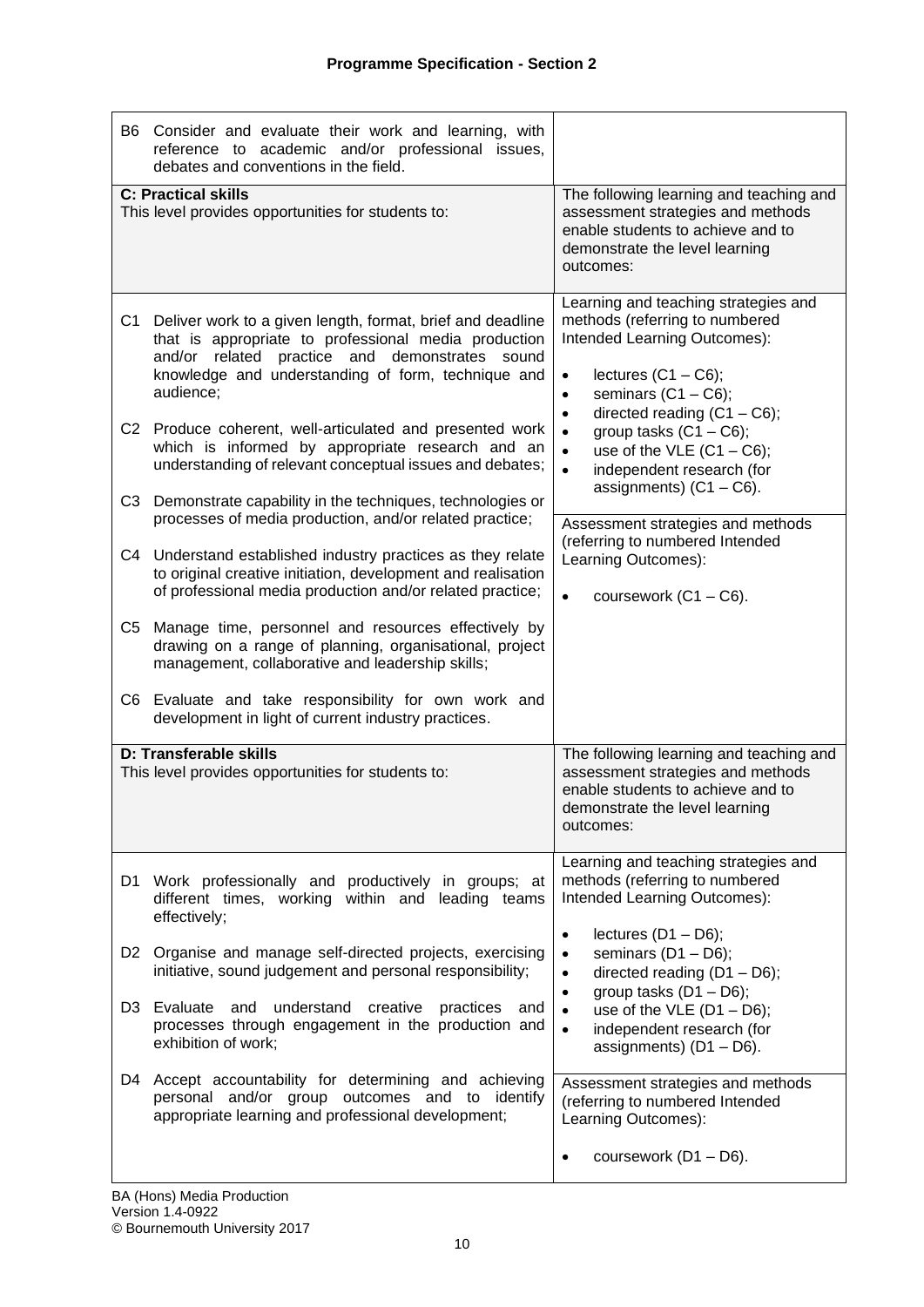| D5. | Effectively gather, organise and communicate ideas,<br>information, analysis, arguments, problems and solutions<br>to both specialist and non-specialist audiences; |
|-----|---------------------------------------------------------------------------------------------------------------------------------------------------------------------|
| D6. | Review, consolidate, synthesise and apply knowledge<br>and understanding in initiating and carrying out aspects of<br>practice and/or research projects.            |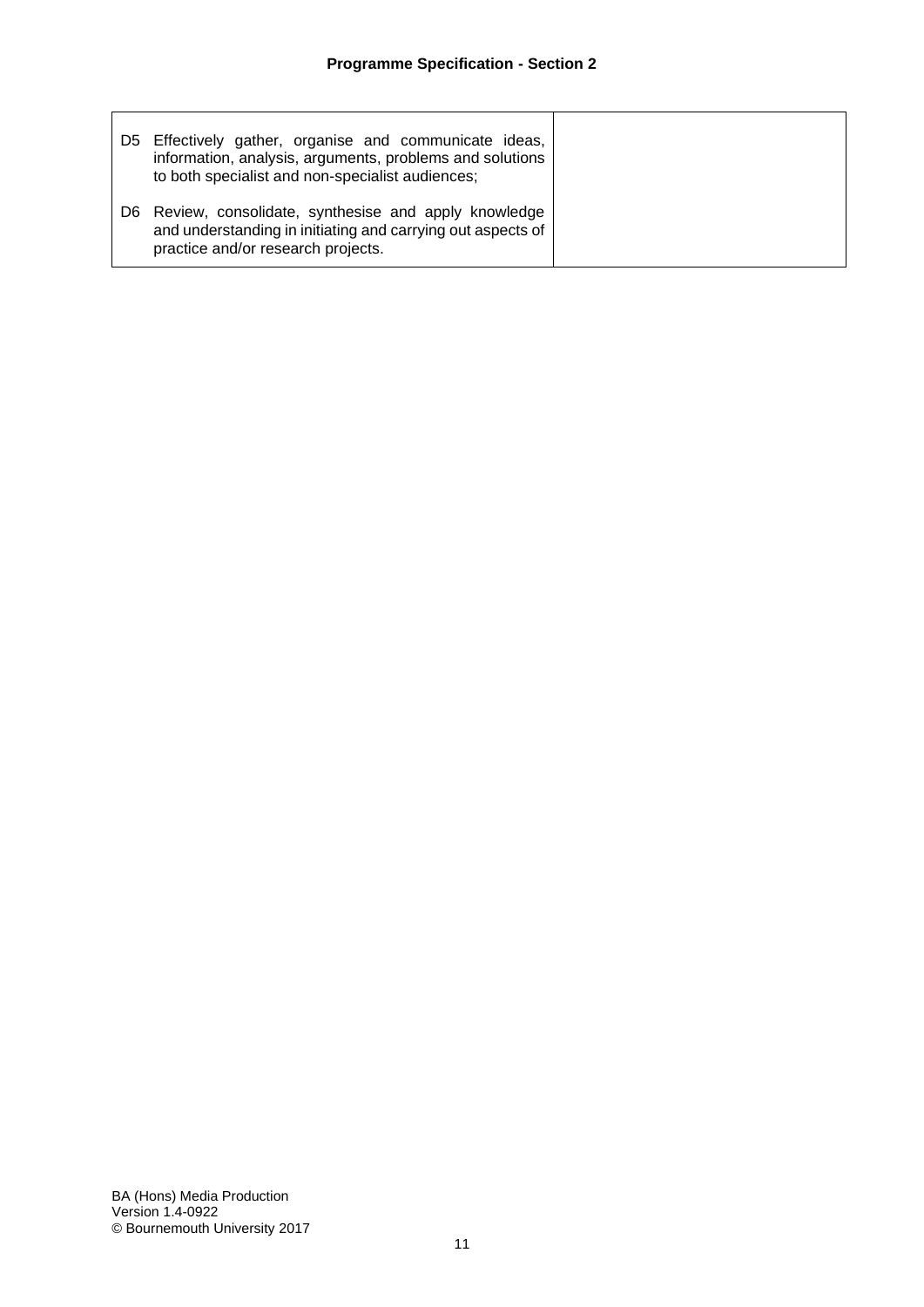# **LEVEL 4/Cert HE INTENDED LEVEL OUTCOMES**

| A: Knowledge and understanding<br>This level provides opportunities for students to develop and<br>demonstrate knowledge and understanding of:                                                                                                                                                                                                                                                                                                                                                                               | The following learning and teaching and<br>assessment strategies and methods<br>enable students to achieve and to<br>demonstrate the level learning<br>outcomes:                                                                                                                                                                                                                                                                                                                                                              |  |  |  |  |  |  |  |
|------------------------------------------------------------------------------------------------------------------------------------------------------------------------------------------------------------------------------------------------------------------------------------------------------------------------------------------------------------------------------------------------------------------------------------------------------------------------------------------------------------------------------|-------------------------------------------------------------------------------------------------------------------------------------------------------------------------------------------------------------------------------------------------------------------------------------------------------------------------------------------------------------------------------------------------------------------------------------------------------------------------------------------------------------------------------|--|--|--|--|--|--|--|
| knowledge of<br>A1<br>Demonstrate<br>the well-established<br>contextual and conceptual issues and debates relating to<br>media production;<br>A2<br>Acquire and evaluate knowledge in a key aspect of media<br>production;<br>A3<br>Identify and evaluate the formal, aesthetic, editorial,<br>process choices involved<br>technical and<br>in<br>the<br>development and realisation of media;<br>A4<br>Evaluate the group-work skills and organisational<br>requirements needed within effective project-oriented<br>teams. | Learning and teaching strategies and<br>methods (referring to numbered<br>Intended Learning Outcomes):<br>lectures $(A1 - A4)$ ;<br>$\bullet$<br>seminars $(A1 - A4)$ ;<br>$\bullet$<br>directed reading $(A1 - A3)$ ;<br>$\bullet$<br>group tasks $(A1 - A4)$ ;<br>$\bullet$<br>use of the VLE $(A1 - A4)$ ;<br>$\bullet$<br>independent research (for<br>$\bullet$<br>assignments) $(A1 - A4)$ .<br>Assessment strategies and methods<br>(referring to numbered Intended<br>Learning Outcomes):<br>coursework $(A1 - A4)$ . |  |  |  |  |  |  |  |
| <b>B: Intellectual skills</b><br>This level provides opportunities for students to:                                                                                                                                                                                                                                                                                                                                                                                                                                          | The following learning and teaching and<br>assessment strategies and methods<br>enable students to achieve and to<br>demonstrate the level learning<br>outcomes:                                                                                                                                                                                                                                                                                                                                                              |  |  |  |  |  |  |  |
| <b>B1</b><br>Closely analyse, evaluate and interpret media production<br>practice;<br><b>B2</b><br>Demonstrate knowledge, evaluation and application of<br>the conceptual and contextual debates and issues that<br>inform media production practice;<br>B <sub>3</sub><br>Identify an issue or debate within media production<br>practice; framing appropriate questions, enquiry and                                                                                                                                       | Learning and teaching strategies and<br>methods (referring to numbered<br>Intended Learning Outcomes):<br>lectures $(B1 - B5)$ ;<br>$\bullet$<br>seminars $(B1 - B5)$ ;<br>$\bullet$<br>directed reading $(B1 - B5)$ ;<br>$\bullet$<br>group tasks (B1 & B3);<br>use of the VLE $(B1 - B5)$ ;<br>$\bullet$<br>independent research (for<br>$\bullet$                                                                                                                                                                          |  |  |  |  |  |  |  |
| judgement;<br>Develop a sustained, sound and evidence-informed<br>B4<br>argument in relation to practice and research findings;<br>Produce coherent, organised and well-articulated work<br>B5<br>that demonstrates an appropriate form/mode of address<br>and is effectively communicated.                                                                                                                                                                                                                                  | assignments) $(B1 - B5)$ .<br>Assessment strategies and methods<br>(referring to numbered Intended<br>Learning Outcomes):<br>coursework essays (B1 - B5).<br>$\bullet$                                                                                                                                                                                                                                                                                                                                                        |  |  |  |  |  |  |  |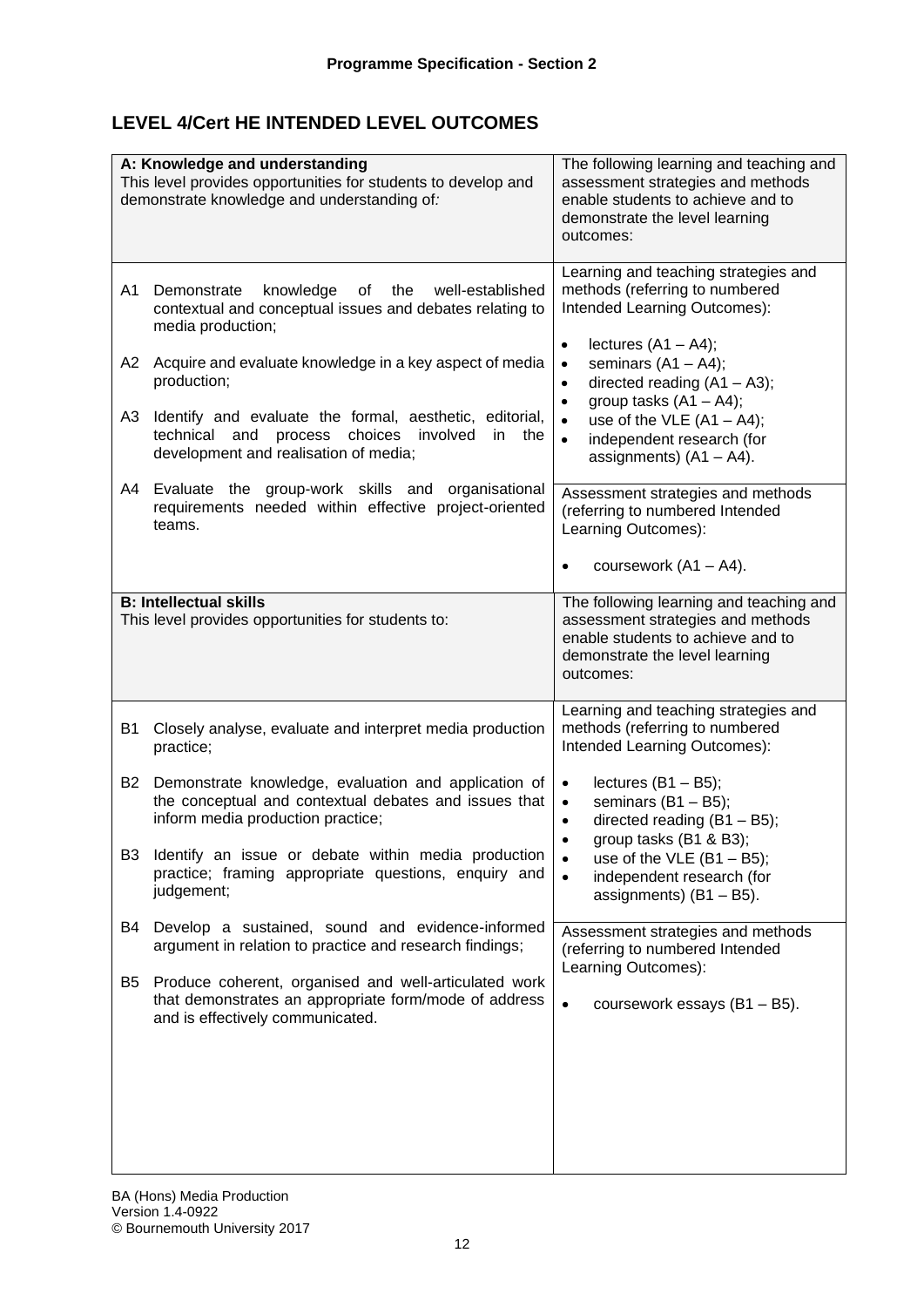|                | <b>C: Practical skills</b><br>This level provides opportunities for students to:                                                                                   | The following learning and teaching and<br>assessment strategies and methods<br>enable students to achieve and to<br>demonstrate the level learning<br>outcomes: |
|----------------|--------------------------------------------------------------------------------------------------------------------------------------------------------------------|------------------------------------------------------------------------------------------------------------------------------------------------------------------|
| C <sub>1</sub> | Deliver work to a given length, format, brief and deadline<br>that demonstrates knowledge of media form, technique<br>and audience;                                | Learning and teaching strategies and<br>methods (referring to numbered<br>Intended Learning Outcomes):<br>lectures $(C1 - C6)$ ;<br>$\bullet$                    |
|                | C2 Produce coherent, well-articulated and presented work<br>which is informed by appropriate research;                                                             | seminars $(C1 - C6)$ ;<br>$\bullet$<br>directed reading $(C1 - C6)$ ;<br>$\bullet$<br>group tasks $(C1 - C6)$ ;<br>$\bullet$                                     |
|                | C3 Demonstrate<br>basic capability in the techniques,<br>technologies and/or processes of media production;                                                        | use of the VLE $(C1 - C6)$ .<br>$\bullet$                                                                                                                        |
|                | C4 Demonstrate knowledge of established industry practices<br>as they relate to the creative initiation, development and<br>realisation of media;                  | Assessment strategies and methods<br>(referring to numbered Intended<br>Learning Outcomes):                                                                      |
| C5             | Manage time, personnel and resources effectively by<br>drawing on a range of planning, organisational, project<br>management, collaborative and leadership skills; | coursework $(C1 - C6)$ .<br>$\bullet$                                                                                                                            |
|                | C6 Evaluate own and other's work in light of current media<br>production practice.                                                                                 |                                                                                                                                                                  |
|                | D: Transferable skills<br>This level provides opportunities for students to:                                                                                       | The following learning and teaching and<br>assessment strategies and methods<br>enable students to achieve and to<br>demonstrate the level learning<br>outcomes: |
| D1             | Work productively in groups; at different times, working<br>within and leading teams effectively;                                                                  | Learning and teaching strategies and<br>methods (referring to numbered<br>Intended Learning Outcomes):                                                           |
|                | D2 Organise and manage self-directed projects, exercising<br>initiative, judgement and personal responsibility;                                                    | lectures $(D1 - D5)$ ;<br>$\bullet$<br>seminars $(D1 - D5)$ ;<br>$\bullet$                                                                                       |
| D3             | Demonstrate knowledge of creative practices and<br>processes through engaging in the production of work;                                                           | directed reading (D1 - D5);<br>$\bullet$<br>group tasks $(D1 - D5)$ ;<br>$\bullet$<br>use of the VLE $(D1 - D5)$ ;<br>$\bullet$                                  |
| D4             | Accept accountability for determining and achieving<br>personal and/or group outcomes;                                                                             | independent research (for<br>$\bullet$<br>assignments) $(D1 - D5)$ .                                                                                             |
| D <sub>5</sub> | Effectively gather, organise and communicate ideas,<br>information, analysis, arguments, problems and solutions.                                                   | Assessment strategies and methods<br>(referring to numbered Intended<br>Learning Outcomes):                                                                      |
|                |                                                                                                                                                                    | coursework (D1 - D5).<br>$\bullet$                                                                                                                               |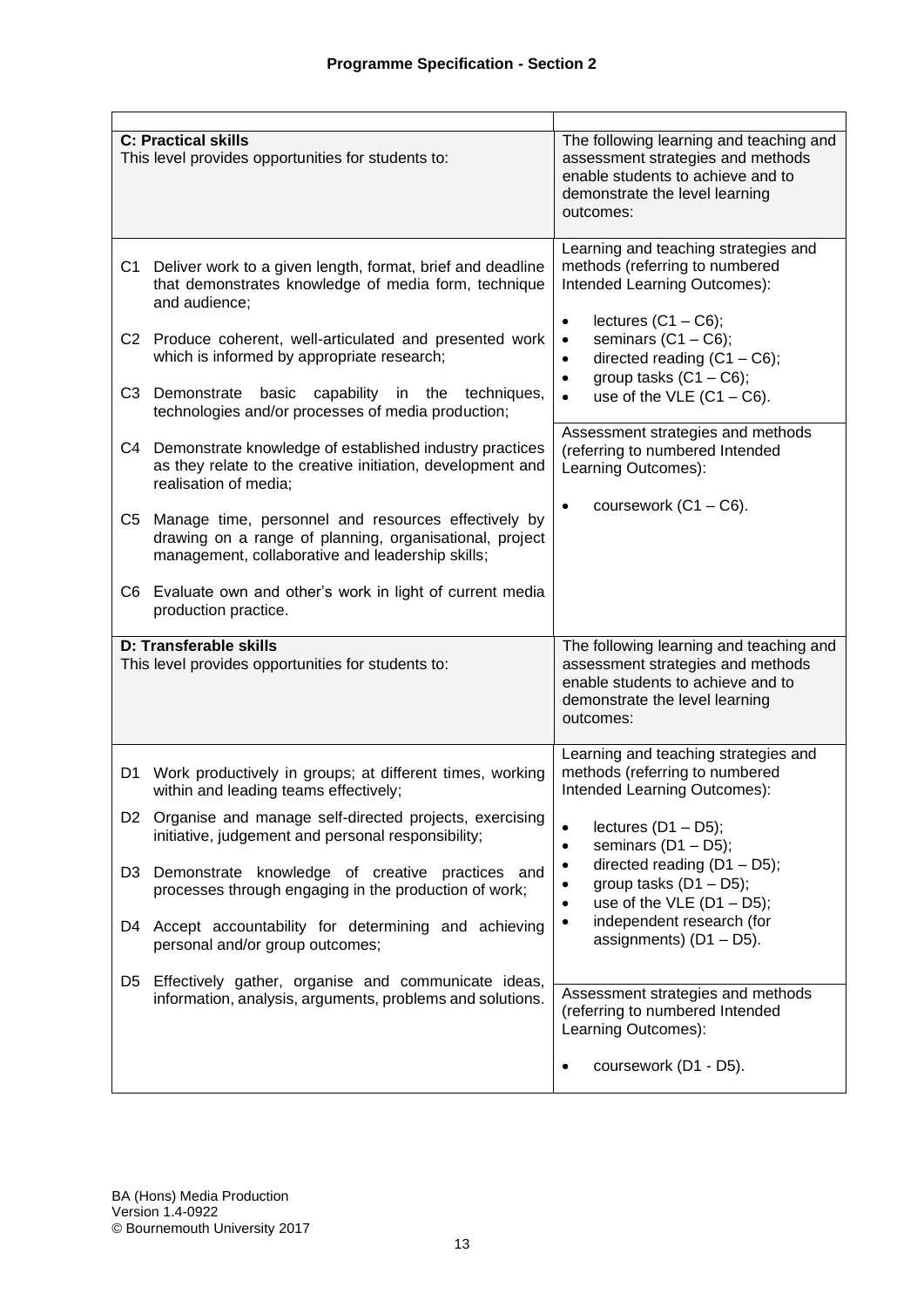# **ADMISSION REGULATIONS**

The regulations for this programme are the University's Standard Undergraduate Admission Regulations (see [https://intranetsp.bournemouth.ac.uk/pandptest/3a-undergraduate-admissions](https://intranetsp.bournemouth.ac.uk/pandptest/3a-undergraduate-admissions-regulations.doc.))[regulations.doc.\)](https://intranetsp.bournemouth.ac.uk/pandptest/3a-undergraduate-admissions-regulations.doc.)) with the following exceptions: Applicants whose mother tongue is not English must offer evidence of qualifications in written and spoken English. Acceptable qualifications are: IELTS (academic) 6.5 (with a minimum of 6 in each of four categories) or direct equivalent.

## **PROGRESSION ROUTES**

#### **Articulation**

Students who have successfully completed the *Foundation Certificate in Media and Communication* at Bournemouth University International College with a Pass, and IELTS at 6.5, with no lower than 6 in each separate sub-element; will be automatically accepted for entry to the BA (Hons) Media Production at Level 4.

In order to take advantage of exciting new approaches to learning and teaching, as well as developments in industry, the current, approved Articulation route for this programme may be subject to change. Where this happens, students will be informed and supported by the Faculty as early as possible.

## **ASSESSMENT REGULATIONS**

The regulations for this programme are the University's Standard Undergraduate Assessment Regulations:

[https://intranetsp.bournemouth.ac.uk/pandptest/6a-standard-assessment-regulations](https://intranetsp.bournemouth.ac.uk/pandptest/6a-standard-assessment-regulations-undergraduate.pdf)[undergraduate.pdf](https://intranetsp.bournemouth.ac.uk/pandptest/6a-standard-assessment-regulations-undergraduate.pdf)

## **WORK BASED LEARNING (WBL) AND PLACEMENT ELEMENTS**

Students are required to undertake a suitable work placement of either one year (minimum of 30 weeks), or a four week short placement (minimum of 20 days). Those students who successfully complete a one-year placement will be eligible for the award of full-time sandwich degree. The placement element is an integral part of the Level 6 unit Career Pathways, and is therefore effectively a condition of the degree.

Placement/s must be in a media production field in which a student could ultimately be employed upon graduation. It must therefore be professionally engaged in media production, either within a conventional production or post-production environment, or a related field where professional media work is undertaken (eg. PR, marketing, publishing, web-design, etc.).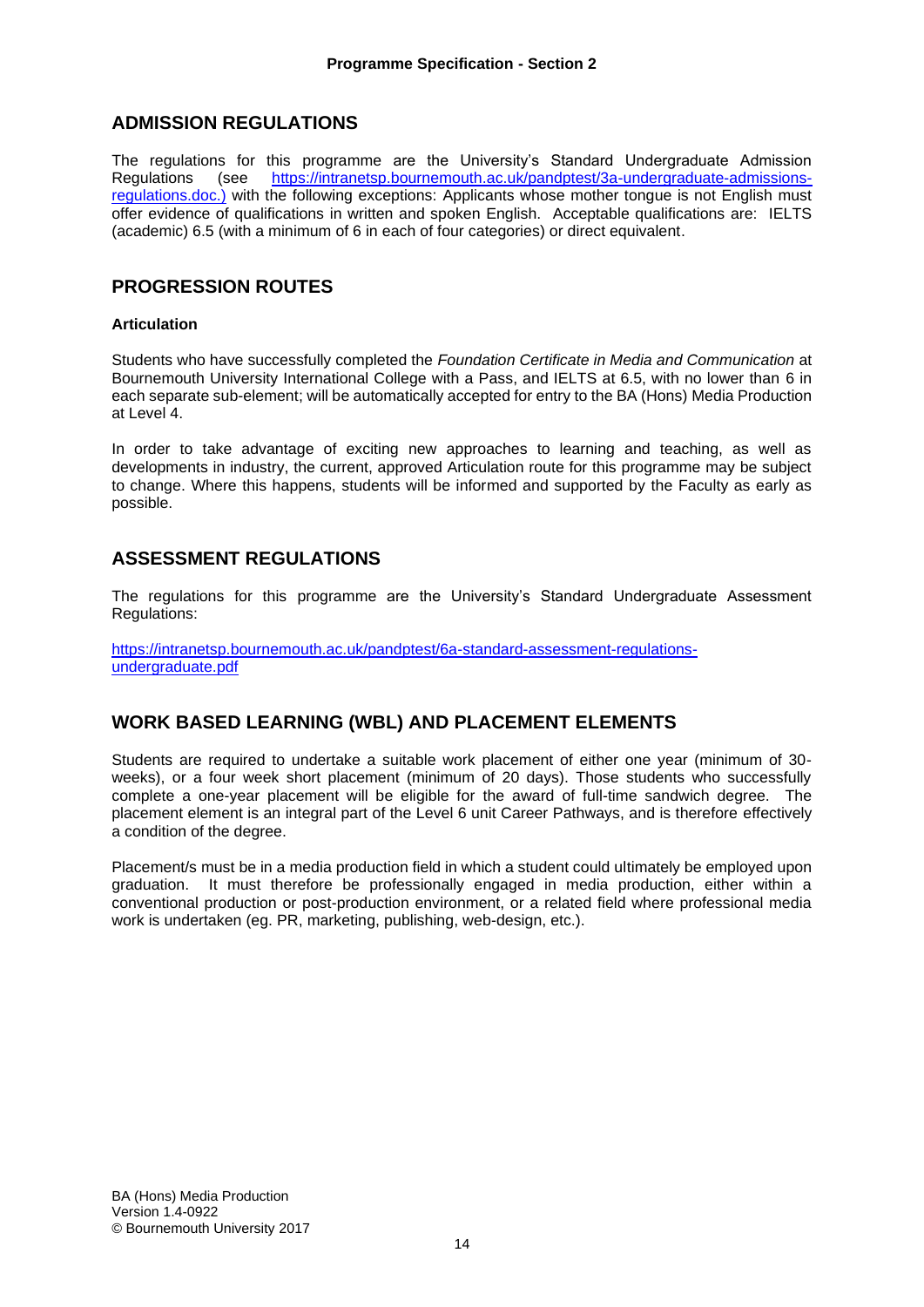# **Programme Skills Matrix**

|                                                                                                                                                                                                                                                                                                         | <b>Units</b>                                                                                                                                                                                                                                                                                                                                                                                                                                                                            | <b>Programme Intended Learning Outcomes</b> |                |                           |                         |                 |                                                                                                                                                                                                                                                                                                           |                |                                                                                                                                                                                                                                                                                                                                                                            |          |                         |                |             |              |              |                         |                           |                           |              |              |              |                |                |          |          |
|---------------------------------------------------------------------------------------------------------------------------------------------------------------------------------------------------------------------------------------------------------------------------------------------------------|-----------------------------------------------------------------------------------------------------------------------------------------------------------------------------------------------------------------------------------------------------------------------------------------------------------------------------------------------------------------------------------------------------------------------------------------------------------------------------------------|---------------------------------------------|----------------|---------------------------|-------------------------|-----------------|-----------------------------------------------------------------------------------------------------------------------------------------------------------------------------------------------------------------------------------------------------------------------------------------------------------|----------------|----------------------------------------------------------------------------------------------------------------------------------------------------------------------------------------------------------------------------------------------------------------------------------------------------------------------------------------------------------------------------|----------|-------------------------|----------------|-------------|--------------|--------------|-------------------------|---------------------------|---------------------------|--------------|--------------|--------------|----------------|----------------|----------|----------|
|                                                                                                                                                                                                                                                                                                         |                                                                                                                                                                                                                                                                                                                                                                                                                                                                                         | A                                           | A              | A                         | A                       | A               | A                                                                                                                                                                                                                                                                                                         | в              | B                                                                                                                                                                                                                                                                                                                                                                          | В        | в                       | в              | В           | C            | C            | C                       | C                         | C                         | C            | D            | D            | D              | D              | D        | D        |
|                                                                                                                                                                                                                                                                                                         | <b>Specialist Craft Skills</b>                                                                                                                                                                                                                                                                                                                                                                                                                                                          | -1                                          | $\overline{2}$ | $\overline{\mathbf{3}}$   | $\overline{\mathbf{4}}$ | $5\phantom{.0}$ | $\bf 6$                                                                                                                                                                                                                                                                                                   | 1              | $\mathbf{2}$                                                                                                                                                                                                                                                                                                                                                               | 3        | $\overline{\mathbf{4}}$ | 5              | $\bf 6$     | $\mathbf{1}$ | $\mathbf{2}$ | $\overline{\mathbf{3}}$ | $\overline{\mathbf{4}}$   | 5                         | 6            | $\mathbf{1}$ | $\bf 2$      | $\mathbf{3}$   | $\overline{4}$ | 5        | 6        |
| L                                                                                                                                                                                                                                                                                                       |                                                                                                                                                                                                                                                                                                                                                                                                                                                                                         |                                             |                | $\times$                  |                         |                 | X                                                                                                                                                                                                                                                                                                         |                |                                                                                                                                                                                                                                                                                                                                                                            |          |                         |                |             | X            | $\times$     | $\times$                | $\times$                  | X                         | $\sf X$      |              | X            | X              | $\times$       |          | $\times$ |
| E<br>$\mathsf{v}$                                                                                                                                                                                                                                                                                       | <b>Industry Research Project</b>                                                                                                                                                                                                                                                                                                                                                                                                                                                        | $\mathsf X$                                 | $\times$       | $\boldsymbol{\mathsf{X}}$ | X                       | X               | $\boldsymbol{\mathsf{X}}$                                                                                                                                                                                                                                                                                 | X              | $\mathsf{X}$                                                                                                                                                                                                                                                                                                                                                               | X        | X                       | Χ              | X           |              |              |                         |                           |                           |              |              | X            |                | $\times$       |          |          |
| E<br>L<br>$6\phantom{1}6$                                                                                                                                                                                                                                                                               | Ideas Development & Research                                                                                                                                                                                                                                                                                                                                                                                                                                                            | $\times$                                    | $\times$       | $\pmb{\times}$            |                         |                 |                                                                                                                                                                                                                                                                                                           | $\sf X$        |                                                                                                                                                                                                                                                                                                                                                                            |          |                         | $\mathsf{X}$   | X           | X            | $\sf X$      | $\times$                | $\boldsymbol{\mathsf{X}}$ | $\times$                  | $\times$     |              | X            |                | $\times$       | X        | X        |
|                                                                                                                                                                                                                                                                                                         | The Graduate Production Project                                                                                                                                                                                                                                                                                                                                                                                                                                                         | $\times$                                    | $\times$       | X                         |                         |                 | X                                                                                                                                                                                                                                                                                                         | $\pmb{\times}$ |                                                                                                                                                                                                                                                                                                                                                                            |          | X                       | Χ              | X           | X            | $\mathsf X$  | X                       | $\boldsymbol{\mathsf{X}}$ | $\boldsymbol{\mathsf{X}}$ | $\mathsf X$  | $\mathsf{X}$ | X            | X              | $\sf X$        | X        | X        |
|                                                                                                                                                                                                                                                                                                         | <b>Career Pathways</b>                                                                                                                                                                                                                                                                                                                                                                                                                                                                  |                                             | $\times$       |                           | $\times$                | $\mathsf X$     | $\boldsymbol{\mathsf{X}}$                                                                                                                                                                                                                                                                                 |                | $\times$                                                                                                                                                                                                                                                                                                                                                                   | X        |                         | X              |             |              |              |                         |                           |                           |              |              |              | X              |                | X        | X        |
|                                                                                                                                                                                                                                                                                                         | Fiction: Form & Content                                                                                                                                                                                                                                                                                                                                                                                                                                                                 |                                             |                | $\mathsf{X}$              |                         |                 | X                                                                                                                                                                                                                                                                                                         |                |                                                                                                                                                                                                                                                                                                                                                                            |          |                         | $\times$       |             | $\times$     | $\sf X$      | $\times$                | $\boldsymbol{\mathsf{X}}$ | $\times$                  | X            | X            | X            | X              | $\times$       | X        | X        |
| L<br>$\mathsf E$                                                                                                                                                                                                                                                                                        | Factual: Form & Content                                                                                                                                                                                                                                                                                                                                                                                                                                                                 |                                             |                | $\times$                  |                         |                 | X                                                                                                                                                                                                                                                                                                         |                |                                                                                                                                                                                                                                                                                                                                                                            |          |                         | X              |             | X            | X            | X                       | $\times$                  | $\times$                  | $\times$     | X            | $\mathsf{X}$ | $\times$       | X              | X        | X        |
| $\mathsf{v}$                                                                                                                                                                                                                                                                                            | <b>Media Perspectives</b>                                                                                                                                                                                                                                                                                                                                                                                                                                                               | X                                           | $\times$       |                           |                         |                 |                                                                                                                                                                                                                                                                                                           | X              | X                                                                                                                                                                                                                                                                                                                                                                          |          | X                       | $\times$       |             |              |              |                         |                           |                           |              |              |              |                |                |          |          |
| E<br>L                                                                                                                                                                                                                                                                                                  | Work in Media Industries                                                                                                                                                                                                                                                                                                                                                                                                                                                                | $\times$                                    | $\times$       | $\boldsymbol{\mathsf{X}}$ | X                       | X               | $\boldsymbol{\mathsf{X}}$                                                                                                                                                                                                                                                                                 | $\sf X$        | $\mathsf{X}$                                                                                                                                                                                                                                                                                                                                                               | Χ        | X                       | X              | $\mathsf X$ |              |              |                         |                           |                           |              |              |              |                |                |          |          |
| 5                                                                                                                                                                                                                                                                                                       | <b>Stories and Spaces</b>                                                                                                                                                                                                                                                                                                                                                                                                                                                               |                                             | $\times$       |                           |                         |                 | $\overline{X}$                                                                                                                                                                                                                                                                                            |                |                                                                                                                                                                                                                                                                                                                                                                            |          |                         |                |             | $\times$     | X            | $\sf X$                 | X                         | X                         | X            | X            | X            | X              | X              | X        | X        |
|                                                                                                                                                                                                                                                                                                         | <b>Client and Audience</b>                                                                                                                                                                                                                                                                                                                                                                                                                                                              |                                             |                |                           | $\times$                | $\mathsf{X}$    |                                                                                                                                                                                                                                                                                                           | $\pmb{\times}$ |                                                                                                                                                                                                                                                                                                                                                                            |          |                         | $\pmb{\times}$ |             | $\mathsf{X}$ | $\sf X$      | $\times$                | $\times$                  | $\times$                  | $\sf X$      | X            | X            | $\pmb{\times}$ | $\times$       | $\times$ | X        |
|                                                                                                                                                                                                                                                                                                         | Media Scholarship                                                                                                                                                                                                                                                                                                                                                                                                                                                                       | X                                           | X              |                           |                         |                 |                                                                                                                                                                                                                                                                                                           | X              | X                                                                                                                                                                                                                                                                                                                                                                          | X        | X                       | X              |             |              |              |                         |                           |                           |              |              |              |                |                | X        |          |
| L<br>E                                                                                                                                                                                                                                                                                                  | Digital Media Design                                                                                                                                                                                                                                                                                                                                                                                                                                                                    |                                             |                | $\mathsf{X}$              |                         |                 |                                                                                                                                                                                                                                                                                                           | $\times$       | X                                                                                                                                                                                                                                                                                                                                                                          |          |                         | X              |             | X            | $\sf X$      | $\times$                | $\times$                  | $\times$                  | $\mathsf{X}$ |              | X            | X              |                |          | X        |
| $\mathsf{v}$                                                                                                                                                                                                                                                                                            | Digital Film                                                                                                                                                                                                                                                                                                                                                                                                                                                                            |                                             |                | $\times$                  |                         |                 |                                                                                                                                                                                                                                                                                                           | X              | X                                                                                                                                                                                                                                                                                                                                                                          |          |                         | X              |             | X            | X            | X                       | X                         | X                         | X            | X            | X            | X              | X              | $\times$ | X        |
| E<br>L                                                                                                                                                                                                                                                                                                  | Scriptwriting                                                                                                                                                                                                                                                                                                                                                                                                                                                                           |                                             |                | $\times$                  |                         |                 |                                                                                                                                                                                                                                                                                                           | X              |                                                                                                                                                                                                                                                                                                                                                                            |          |                         | X              |             | $\times$     | $\mathsf X$  | X                       | $\boldsymbol{\mathsf{X}}$ | X                         | $\sf X$      |              | X            | X              |                |          |          |
| $\overline{\mathbf{4}}$                                                                                                                                                                                                                                                                                 | <b>Audio Production</b>                                                                                                                                                                                                                                                                                                                                                                                                                                                                 |                                             |                | $\sf X$                   |                         |                 |                                                                                                                                                                                                                                                                                                           | X              |                                                                                                                                                                                                                                                                                                                                                                            |          |                         | Χ              |             | X            | X            | X                       | $\boldsymbol{\mathsf{X}}$ | X                         | $\mathsf X$  |              | X            | X              |                |          |          |
|                                                                                                                                                                                                                                                                                                         | <b>Understanding Media</b>                                                                                                                                                                                                                                                                                                                                                                                                                                                              | $\times$                                    |                |                           |                         |                 |                                                                                                                                                                                                                                                                                                           | X              | X                                                                                                                                                                                                                                                                                                                                                                          | $\times$ | X                       | $\times$       |             |              |              |                         |                           |                           |              |              | X            |                |                | X        |          |
| A - Subject Knowledge and Understanding<br>By successfully completing this programme, students will be able to:<br>Demonstrate a comprehensive, critical and reflexive understanding of the contextual and<br>1.<br>conceptual issues and debates relating to media production and/or related practice. |                                                                                                                                                                                                                                                                                                                                                                                                                                                                                         |                                             |                |                           |                         |                 | C - Subject-specific/Practical Skills<br>By successfully completing this programme, students will be able to:<br>Be adaptable and creative in delivering work to a given length, format, brief and deadline, and<br>appropriate to a professional media context, whilst demonstrating sound knowledge and |                |                                                                                                                                                                                                                                                                                                                                                                            |          |                         |                |             |              |              |                         |                           |                           |              |              |              |                |                |          |          |
|                                                                                                                                                                                                                                                                                                         | Demonstrate the acquisition and critical evaluation of coherent and detailed knowledge and<br>2.<br>systematic understanding in one or more designated key aspects of media production and/or<br>related practice - at least some of which is at the forefront of the field<br>Identify and critically evaluate the formal, aesthetic, editorial, technical and process choices,<br>3.<br>challenges and opportunities involved in the development and production of professional media |                                             |                |                           |                         |                 |                                                                                                                                                                                                                                                                                                           |                | understanding of form, technique, audience, professional expectations and funding/<br>commissioning structures.<br>Produce coherent, well-articulated, researched and presented work that demonstrates authorial<br>2.<br>and creative voice, and which is informed by, and contextualised within, a reflexive<br>understanding of relevant conceptual issues and debates. |          |                         |                |             |              |              |                         |                           |                           |              |              |              |                |                |          |          |
|                                                                                                                                                                                                                                                                                                         | production and/or related practice.                                                                                                                                                                                                                                                                                                                                                                                                                                                     |                                             |                |                           |                         |                 | Demonstrate advanced reflexive capability in the techniques, technologies or processes of<br>professional media production, and/or related practice.                                                                                                                                                      |                |                                                                                                                                                                                                                                                                                                                                                                            |          |                         |                |             |              |              |                         |                           |                           |              |              |              |                |                |          |          |